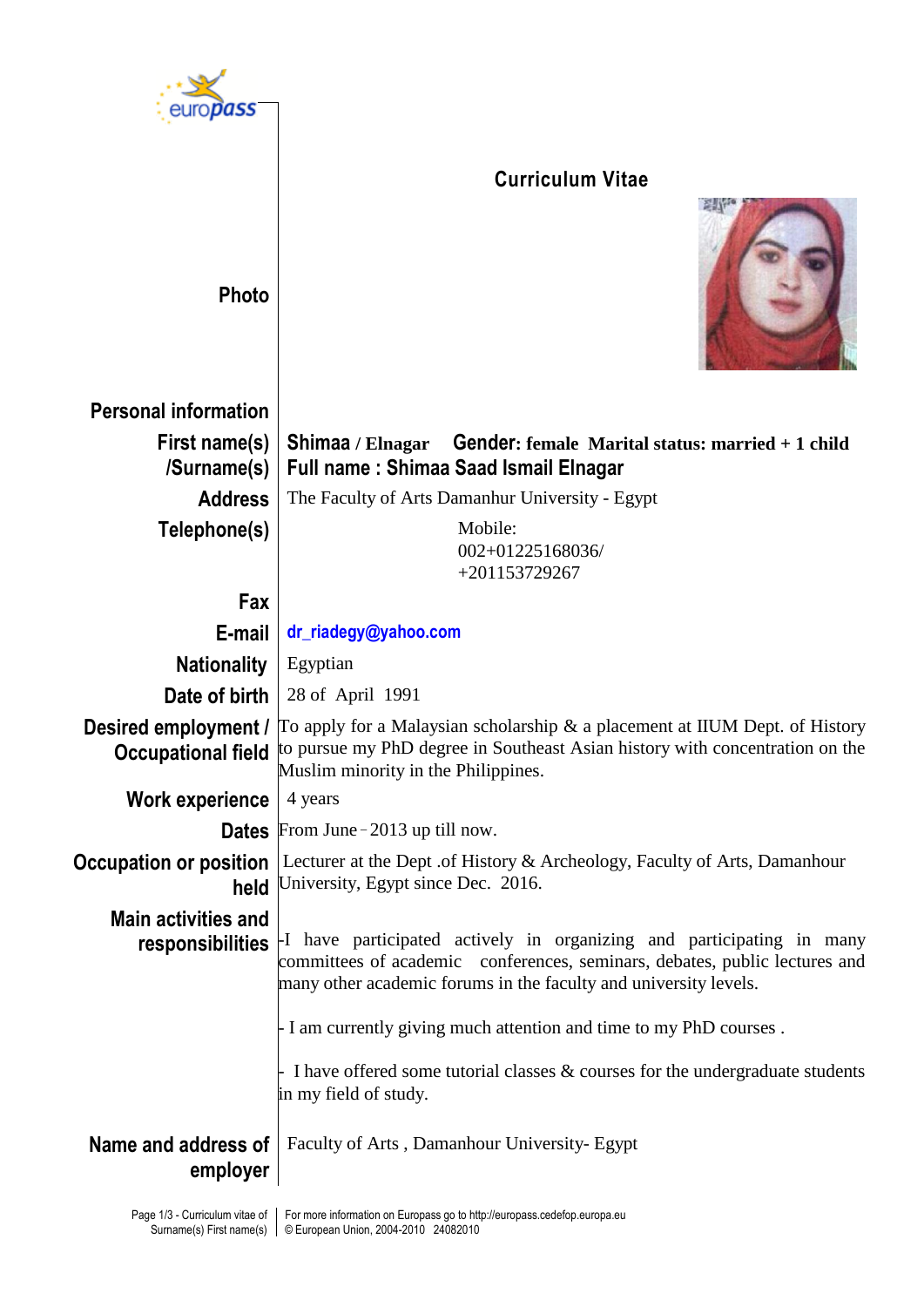| Type of business or sector                                  | Being prepared to be an academic staff in Damanhour University.                                                                                                                                                                                                                                                                                                                                                                                                                                                                                                                                                                                                                                          |  |  |  |  |
|-------------------------------------------------------------|----------------------------------------------------------------------------------------------------------------------------------------------------------------------------------------------------------------------------------------------------------------------------------------------------------------------------------------------------------------------------------------------------------------------------------------------------------------------------------------------------------------------------------------------------------------------------------------------------------------------------------------------------------------------------------------------------------|--|--|--|--|
| <b>Main activities and</b><br>responsibilities              | The same activities and responsibilities of the lecturer as stated above. I<br>have to devote myself mainly to my PhD courses & thesis added to<br>attending academic forums, workshops and co-curricular activities.                                                                                                                                                                                                                                                                                                                                                                                                                                                                                    |  |  |  |  |
|                                                             | <b>Education and training Academic Qualifications:</b>                                                                                                                                                                                                                                                                                                                                                                                                                                                                                                                                                                                                                                                   |  |  |  |  |
|                                                             | Now, I'm studying three PhD. Post – graduate courses.<br>Obtaining the M.A. degree in Oct.2016 the thesis topic was<br>entitled, "The Muslims of Patani: southern Thailand from<br>1945 up to 2001"". From Damanhur University, Egypt.<br>Completed successfully the nine graduate-courses (credit<br>$\bullet$<br>hours system) that are essential to register the Master Degree                                                                                                                                                                                                                                                                                                                        |  |  |  |  |
|                                                             | thesis. The CGPA is A.<br>BA, Department Of History-Faculty of Arts-Damanhour University<br>$\bullet$<br>Overall Grade: Very Good (82, 23%), May 2012.                                                                                                                                                                                                                                                                                                                                                                                                                                                                                                                                                   |  |  |  |  |
|                                                             | <u>Training:</u>                                                                                                                                                                                                                                                                                                                                                                                                                                                                                                                                                                                                                                                                                         |  |  |  |  |
|                                                             | 1-Research Ethics-FLDC-Faculty of Leadership Development<br>Center, (July 2013).<br>2-Research Methods- FLDC-Faculty of Leadership Development<br>Center, (August 2013).<br>3-Effective presentation Skills- FLDC-Faculty of Leadership<br>Development Center, (January 2014).<br>4-PowerPoint, Microsoft, Excel, Acess.<br>5-Electronic learning & teaching-Damanhour University-Feb.2014.<br>6 -Decision – making and problem –solving. In the Period 15-16 July<br>2015. Alexandria University<br>7-References Management System. In the Period 25-26 July 2015.<br>Alexandria University<br>8-Student Evaluation and Examination Techniques. In the Period 29-30<br>July 2015. Alexandria University |  |  |  |  |
| awarded                                                     | Title of qualification M.A. degree with distinction<br>Very good English Language<br><b>Personal Communication Skills</b>                                                                                                                                                                                                                                                                                                                                                                                                                                                                                                                                                                                |  |  |  |  |
| <b>Principal</b><br>subjects/occupational<br>skills covered | IT.<br><b>Communication Skills</b><br>Scientific Research<br>ICDL.                                                                                                                                                                                                                                                                                                                                                                                                                                                                                                                                                                                                                                       |  |  |  |  |